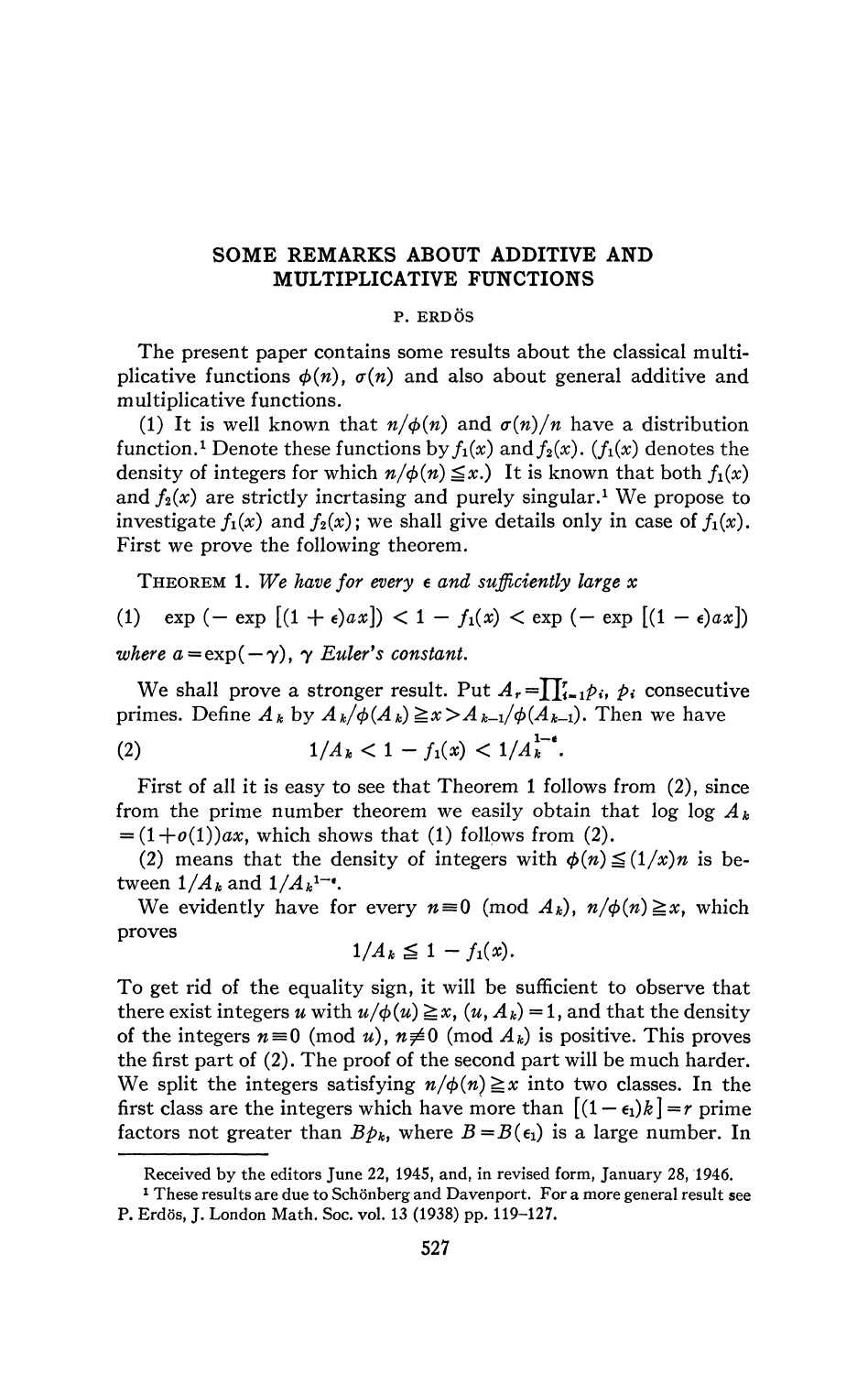**528 P. ERDÖS [June** 

the second class are the other integers satisfying  $n/\phi(n) \geq x$ . It is easy to see that the number of integers of the first class does not exceed

(3) 
$$
2^{\pi(Bp_k)}/A_r = 2^{o(p_k)}/A_r < 1/A_k^{1-\alpha}
$$

since  $\pi(Bp_k) = o(p_k)$  ( $\pi(x)$ ) denotes the number of primes not greater than *x*), and from the prime number theorem  $\log A_r > (1 - \epsilon)p_k$  if  $\epsilon_1$ is small.

Let now *n* be any integer of the second class. A simple argument shows that

$$
\prod_{p|n}\left(1-\frac{1}{p}\right)<\prod_{i=r+1}^{k-1}\left(1-\frac{1}{p_i}\right)<1-\frac{c_1\epsilon_1}{\log p_k}.
$$

The prime indicates that the product is extended over the  $p > Bp_k$ . The first inequality follows from the definition of  $A_k$ , and from the fact that *n* is of the second class, the second inequality follows from the prime number theorem. Thus we have

$$
(4) \qquad \qquad \sum_{p|n} \frac{1}{p} > \frac{c_{1}\epsilon_{1}}{\log p_{k}}.
$$

Denote now by  $J_i$ , the interval  $(B^t p_k, B^{t+1} p_k), t = 1, 2, \cdots$ . It follows from (4) that for every integer of the second class there exists some *t*  such that

$$
(5) \qquad \qquad \sum_{p|n} \frac{1}{p} > c_1 \frac{\epsilon_1}{2^i \log p_k}
$$

where in  $\sum_{t}$  the summation is extended over the primes in  $J_i$ . Thus for some *t*, *n* must divide more than

(6) 
$$
c_1 \epsilon_1 (B^t/2^t) (p_k/\log p_k) = B_t
$$

primes in *J<sup>t</sup> .* The density of the integers satisfying (6), that is, the density of the integers of the second class, is less than

(7) 
$$
\sum_{t=1}^{\infty} \left( \sum_{p \text{ in } J_t} \frac{1}{p} \right)^{B_t} / [B_t] < \frac{1}{[B_t]!} < e^{-2pk} < \frac{1}{A_k},
$$

that is,  $\sum_{p \in I} f_{i} 1/p < 1$  for large enough *k* (*B* is independent of *k*), if  $B = B(\epsilon_1)$  is large enough. Theorem 1 now follows from (3) and (7).

From Theorem 1 we easily obtain that

$$
\lim_{x\to\infty}\frac{1}{x}\sum_{n=1}^x\exp\left(\phi(n)\right)
$$

exists. In fact we can also prove that for  $\alpha < a$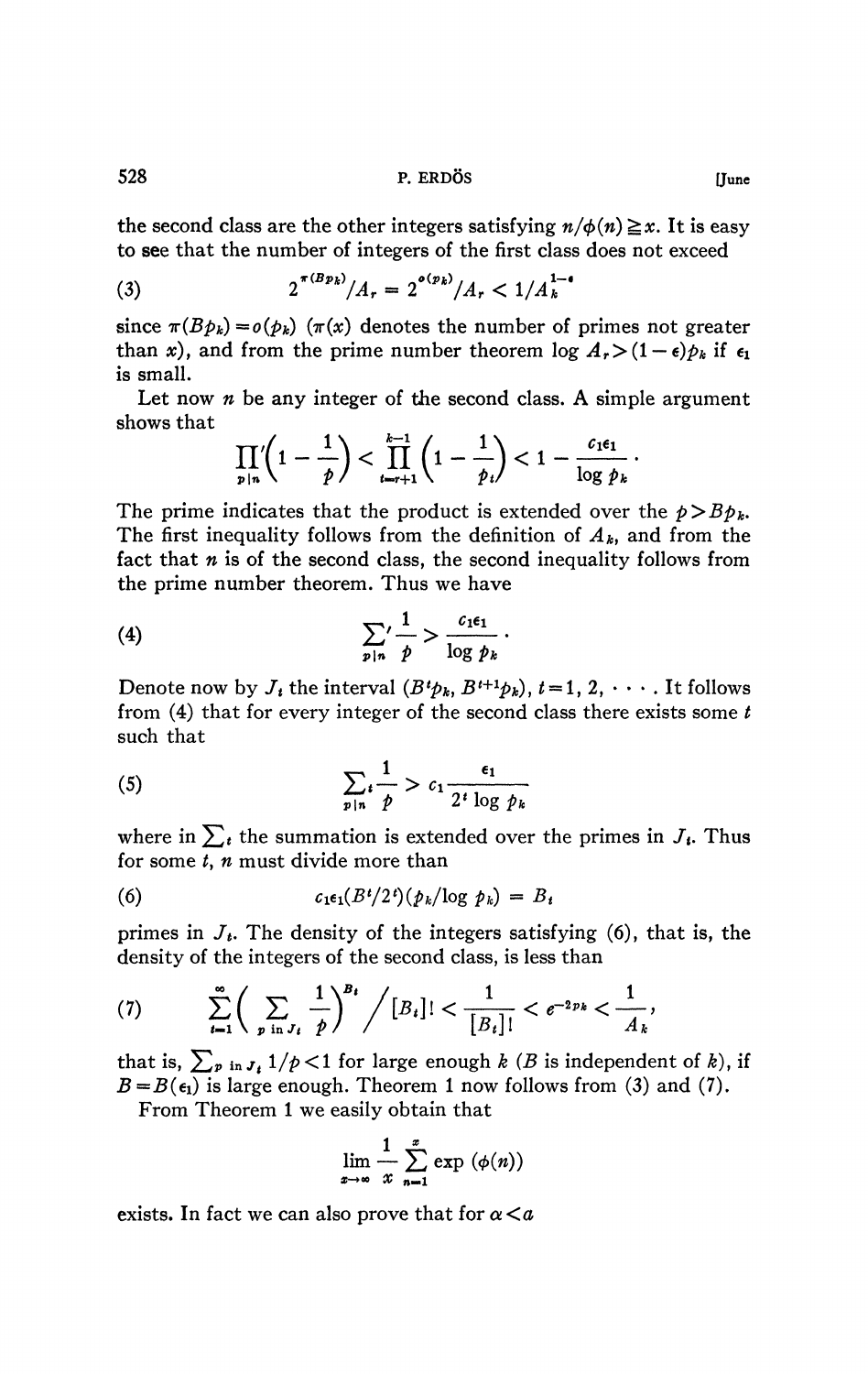$$
\lim_{x\to\infty}\frac{1}{x}\sum_{n=1}^x\exp\left(\exp\left(\phi(n)\right)\right)
$$

exists. For  $\alpha > a$  the limit is infinite.

THEOREM 2.

$$
1/A_k^{1+\epsilon} < 1 - f_1(x) < 1/A_k^{1-\epsilon}.
$$

We omit the proof since it is very similar to that of Theorem 1.

THEOREM 3. Let  $\epsilon \rightarrow 0$ , then

$$
f_1(1+\epsilon)=(1+o(1))a/\log\epsilon^{-1}, \qquad f_2(1+\epsilon)=(1+o(1))a/\log\epsilon^{-1}.
$$

We prove only the first statement since the proof of the second is essentially the same. Let *n* be an integer with  $n/\phi(n) \leq 1 + \epsilon$ . Clearly *n* does not divide any prime  $p < (1 - (1 + \epsilon)^{-1})^{-1} = \epsilon^{-1} + O(1)$ . Thus

(8) 
$$
f_1(1+\epsilon) < (1+o(1))a/\log \epsilon^{-1}.
$$

Denote by  $J_t$  the interval

$$
(4^{t-1}(1-(1+\varepsilon)^{-1})^{-1},\ 4^{t}(1-(1+\varepsilon)^{-1})^{-1}).
$$

If an integer  $n \neq 0$  (mod  $p_i$ ),  $p_i < (1 - (1 + \epsilon)^{-1})^{-1}$ , does not satisfy  $n/\phi(n) \leq 1 + \epsilon$ , then a simple computation shows that for some *t* it must have at least  $t$  prime factors in  $J_t$ . Thus the number of these integers does not exceed

$$
(1+o(1))\frac{a}{\log \epsilon^{-1}}\sum_{i=1}^{\infty}\bigg(\sum_{p \text{ in } J_i}\frac{1}{p}\bigg)^i\bigg/t!=o(a/\log \epsilon^{-1}),
$$

which together with (8) proves Theorem 3.

It follows from Theorem 3 that  $f'_1(1) = \infty$ . It would be easy to show that  $f'_1(n/\phi(n)) = \infty$  for every *n*.

Denote by  $f_1^{\alpha}$  and  $f_2^{\alpha}$  the distribution functions of

$$
\prod_{p|n}\left(1-\frac{1}{p}\right)^{-\alpha} \text{ and } \sum_{d|n}\frac{1}{d^{\alpha}}, \qquad \alpha > 0.
$$

THEOREM 4.

$$
f_1^{(\alpha)}(1+\epsilon)=(1+o(1))\,\frac{a\alpha}{\log\,\epsilon^{-1}},\qquad f_2^{(\alpha)}=(1+o(1))\,\frac{a\alpha}{\log\,\epsilon^{-1}}\,.
$$

We omit the proof since it is very similar to that of Theorem 3.

Let us denote by  $F_a(x)$ ,  $\alpha > 0$ , the distribution function of  $\prod_{p|n}(1-1/\log p^{\alpha})^{-1}, \alpha > 0.$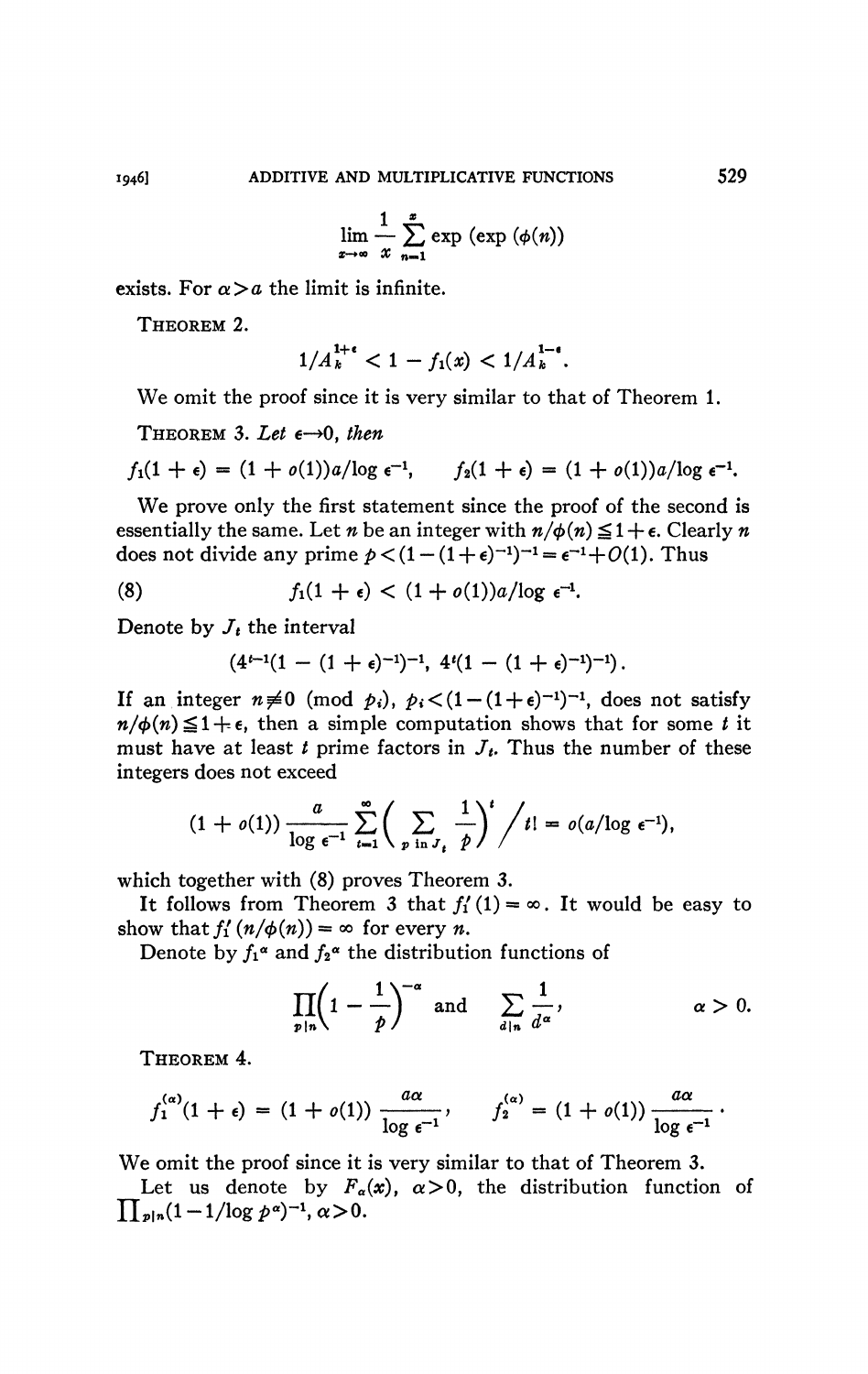**530 P. ERDÖS [June** 

THEOREM 5.

$$
F_1(1+\epsilon)=(1+o(1))b\epsilon,
$$

*that is, F*<sub>1</sub>' (1) = *b. Also F*<sub>a</sub>' (1) = 0 *for*  $\alpha$  < 1 *and F*<sub>1</sub>' (1) =  $\infty$  *for*  $\alpha$  > 1.

We do not give the details of the proof since it would be long and similar to that of Theorem 3. We just make the following remarks: If *n* satisfies

$$
\sum_{p|n} \frac{1}{\log p} \leq 1 + \epsilon
$$

then *n* does not divide any prime  $p \leq \exp(1/\epsilon)$ . Thus  $F'_{1}(1+\epsilon)$  $\leq (1+o(1))a\epsilon$ . But here (unlike in Theorem 3) we have  $F_1(1+\epsilon)$  $=(1+o(1))b$ ,  $b < a$ . We obtain analogous results if we consider the additive function  $\sum_{p|n} 1/\log p$ . It is possible that  $F'_1(x)$  exists for every  $1 \leq x$ , but this we can not prove.

(2) The following results are well known:

$$
\sum_{m=1}^{x} \frac{\phi(m)}{m} = (1 + o(1)) \frac{6}{\pi^2} x, \qquad \sum_{m=1}^{x} \frac{\sigma(m)}{m} = (1 + o(1)) \frac{\pi^2}{6} x.
$$

The density of integers for which  $\sigma(n+1)/(n+1) > \sigma(n)/n$  is 1/2, also the density of integers for which  $\phi(n+1)/(n+1) > \phi(n)/n$  is 1/2.<sup>2</sup> Now we prove the following theorem.

THEOREM 6. Let  $g(n)/\log \log \log n \rightarrow \infty$ . Then we have

(i) 
$$
\sum_{m=n}^{n+\rho(n)} \frac{\phi(m)}{m} = (1+o(1)) \frac{6}{\pi^2} g(n).
$$

(ii) The number of integers m in  $(n, n+g(n))$  which satisfy  $\phi(m+1)/(m+1) > \phi(m)/m$  equals  $(1+o(1))g(n)/2$ .

(iii) The number of integers m in  $(n, n+g(n))$  which satisfy  $m/\phi(m) \leq c$  equals  $(1+o(1))g(n)f_1(c)$ . In other words the distribution *function of*  $\phi(m)/m$  *in*  $(n, n+g(n))$  *is the same as the distribution function of*  $\phi(m)/m$ .

All these results are best possible; they become false if for infinitely many *n} g(n) <c* log log log *n.* 

We prove only (i); the proof of (ii) and (iii) are similar. Let  $A = A(n)$  tend to infinity sufficiently slowly. Put

$$
\frac{\phi(m)}{m}=D_1(m)D_2(m),
$$

**<sup>2</sup> P. Erdös, Proc. Cambridge Philos. Soc. vol. 32 (1936) pp, 530-540.**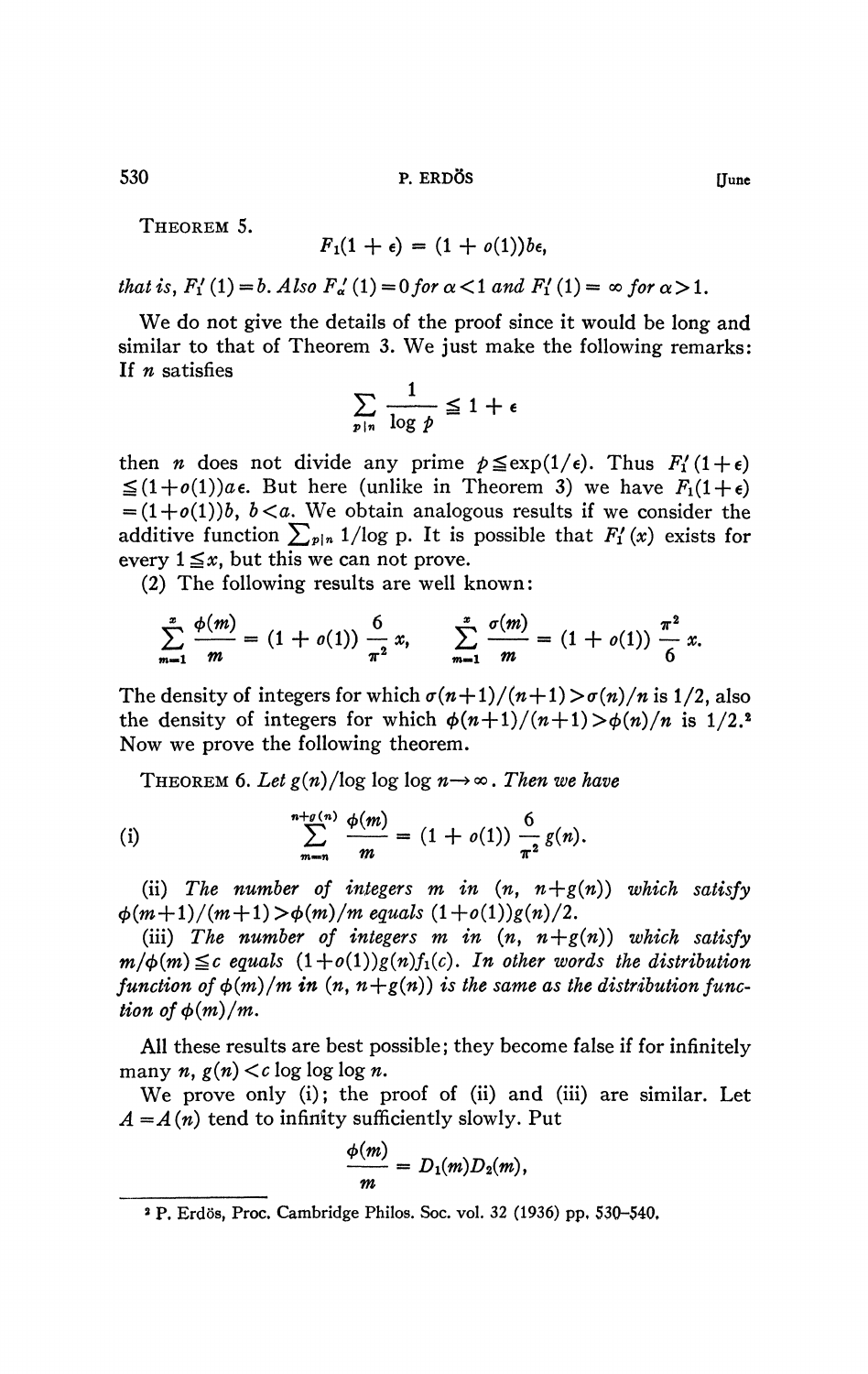where

$$
D_1(m) = \prod_{p|m} \left(1 - \frac{1}{p}\right), \qquad D_2(m) = \prod_{p|m} \left(1 - \frac{1}{p}\right).
$$

The prime indicates that  $p \leq A$ , the two primes that  $p>A$ . We evidently have

(9)  

$$
\sum_{m=n}^{n+\rho(n)} \frac{\phi(m)}{m} < \sum_{m=n}^{n+\rho(n)} D_1(m) = \sum_{a}^{\prime\prime\prime} \left(\frac{g(n)}{d}\right) \frac{\mu(d)}{d}
$$

$$
= (1 + o(1))g(n) \prod_{p \leq A} \left(1 - \frac{1}{p^2}\right) = (1 + o(1)) \frac{\pi^2}{6} g(n)
$$

where the three primes indicate that the prime factors of *d* are not greater than A, and  $(g(n)/d)$  denotes the number of multiples of d in  $(n, n+g(n))$ . Now we show that for sufficiently large A the number of integers in  $(n, n+g(n))$  which satisfy

$$
(10) \t\t\t D_2(m) < 1 - \epsilon
$$

is  $o(g(n))$ . It will be sufficient to show that

(11) 
$$
\prod_{m} D_2(m) > (1 - \eta)^{g(n)}
$$

for every  $\eta > 0$ , the product over *m* runs in  $(n, n+g(n))$ . We evidently have

$$
\prod_{m} D_2(m) > \prod_1 \left(1-\frac{1}{p}\right)^{2g(n)/p-1} \prod_2 \left(1-\frac{1}{p}\right)
$$

 $\frac{1}{2}$  **b**  $\frac{1}{2}$  **p**  $\frac{1}{2}$  **p**  $\frac{1}{2}$  **p**  $\frac{1}{2}$  **p**  $\frac{1}{2}$  **p**  $\frac{1}{2}$  **p**  $\frac{1}{2}$  **p**  $\frac{1}{2}$  **p**  $\frac{1}{2}$  **p**  $\frac{1}{2}$  **p**  $\frac{1}{2}$  **p**  $\frac{1}{2}$  **p**  $\frac{1}{2}$  **p**  $\frac{1}{2}$  **p**  $\frac{1}{2}$  tors greater than  $g(n)$  of  $n(n+1)$   $\cdots$   $(n+g(n))$ . Clearly

$$
\prod_{1} > \prod_{p > 4} \left(1 - \frac{c}{p^2}\right)^{\sigma(n)} > (1 - \eta_1)^{\sigma(n)}.
$$

From the prime number theorem we have  $\prod_{p\leq x}p\!<\!e^{2x}$ . Thus

$$
\prod_{2} > \prod_{p \leq 2y} \left( 1 - \frac{1}{p} \right) > \frac{c_1}{\log y}
$$

where  $y = \log [n(n+1) \cdots (n+g(n))]$ . Hence using  $g(n)/\log \log n$  $\rightarrow \infty$ , we obtain by a simple calculation that

$$
\prod_2>(1-\eta_2)^{g(n)}
$$

which proves (11) and therefore (10). From (9) and (10) we obtain by a simple argument that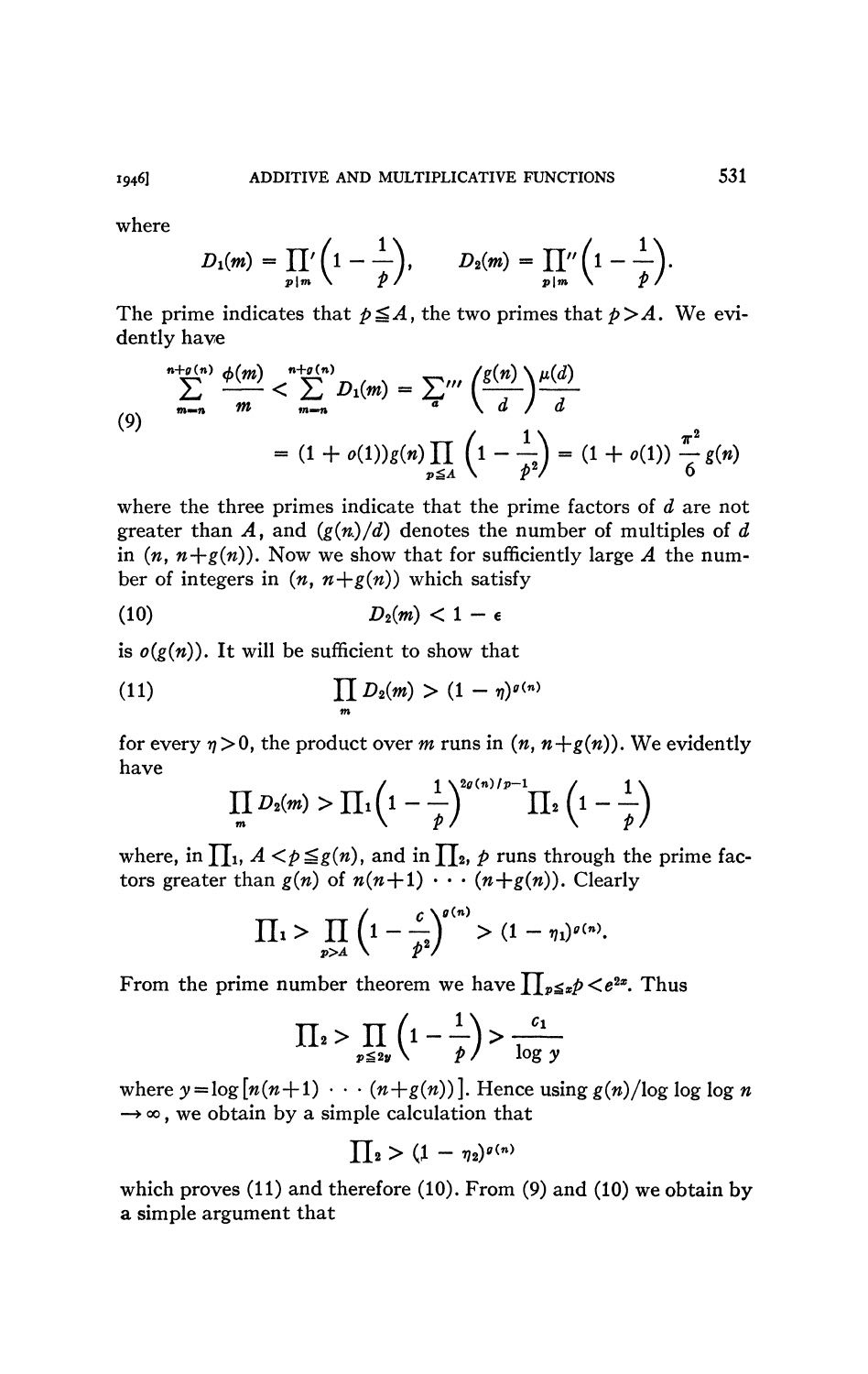**532 P. ERDÖS (June** 

(12) 
$$
\sum_{m=n}^{n+\sigma(n)} \frac{\phi(m)}{m} > (1-o(1)) \sum_{m=n}^{n+\sigma(n)} D_1(m) = (1+o(1))g(n) \frac{\pi^2}{6}.
$$

(i) now follows from 9 and  $(12).<sup>3</sup>$ 

Now we are going to prove that (i) is best possible. Put *g(N)*   $=c$  log log log N,  $n/2 < N < n$ . Further let  $A_1, A_2, \cdots, A_r$ ,  $r = \left[2^{-1} \log \log n\right]$  be relatively prime integers all of whose prime factors are less than  $2^{-1}$  log *n* and for which

$$
1/4 < \phi(A_i)/A_i < 1/2, \qquad i = 1, 2, \cdots, r.
$$

This is obviously possible since

$$
\prod_{p<(\log n)/2}\left(1-\frac{1}{p}\right)<\frac{c}{\log\log n}<\left(\frac{1}{4}\right)^{(\log\log\log n)/2}.
$$

Now choose  $n/2 < N < n$  so that  $N+j \equiv 0 \pmod{A_j}$ ,  $j \leq r$ . This is possible since by the prime number theorem  $A_1 \cdot A_2 \cdot \cdot \cdot A_r \leq n/2$ . (In all cases where we refer to the prime number theorem a more elementary result would be sufficient.) Clearly

$$
\sum_{m=N+1}^{N+(\log\log\log n)/2} \frac{\phi(m)}{m} < \frac{\log\log\log n}{4}
$$

From (9) we have

(13) 
$$
\sum_{N+\left(\log\log n\right)/2}^{N+\rho(N)} \frac{\phi(m)}{m} < (1+o(1)) \frac{6}{\pi^2} \bigg(g(N) - \frac{\log\log\log n}{2}\bigg).
$$

Thus finally from (10) and (11) we obtain by a simple calculation

$$
\sum_{m=N}^{N+g(N)} \frac{\phi(m)}{m} < (1-c) \frac{6}{\pi^2} g(N),
$$

which shows that (i) is best possible.<sup>4</sup>

THEOREM 7. Let  $g_1(n)/\log \log n \rightarrow \infty$ . Then we have

(i) 
$$
\sum_{m=n}^{n+\rho_1(n)} \frac{\sigma(m)}{m} = (1+o(1)) \frac{\pi^2}{6} g_1(n).
$$

(ii) Let  $g_2(n)/\log \log n \rightarrow \infty$ . The number of integers m in  $(n, n+g_2(n))$  which satisfy  $\sigma(n+1)/(n+1) > \sigma(n)/n$  equals  $(1+o(1))$  $\cdot$ g(n)/2.

**<sup>8</sup> This proof is similar to a proof in P. Erdös, J. London Math. Soc. vol. 10 (1935) pp. 128-131.** 

**<sup>4</sup> This proof is similar to a proof of Chowla and Pillai, J. London Math. Soc. vol. 5 (1930) pp. 95-101.**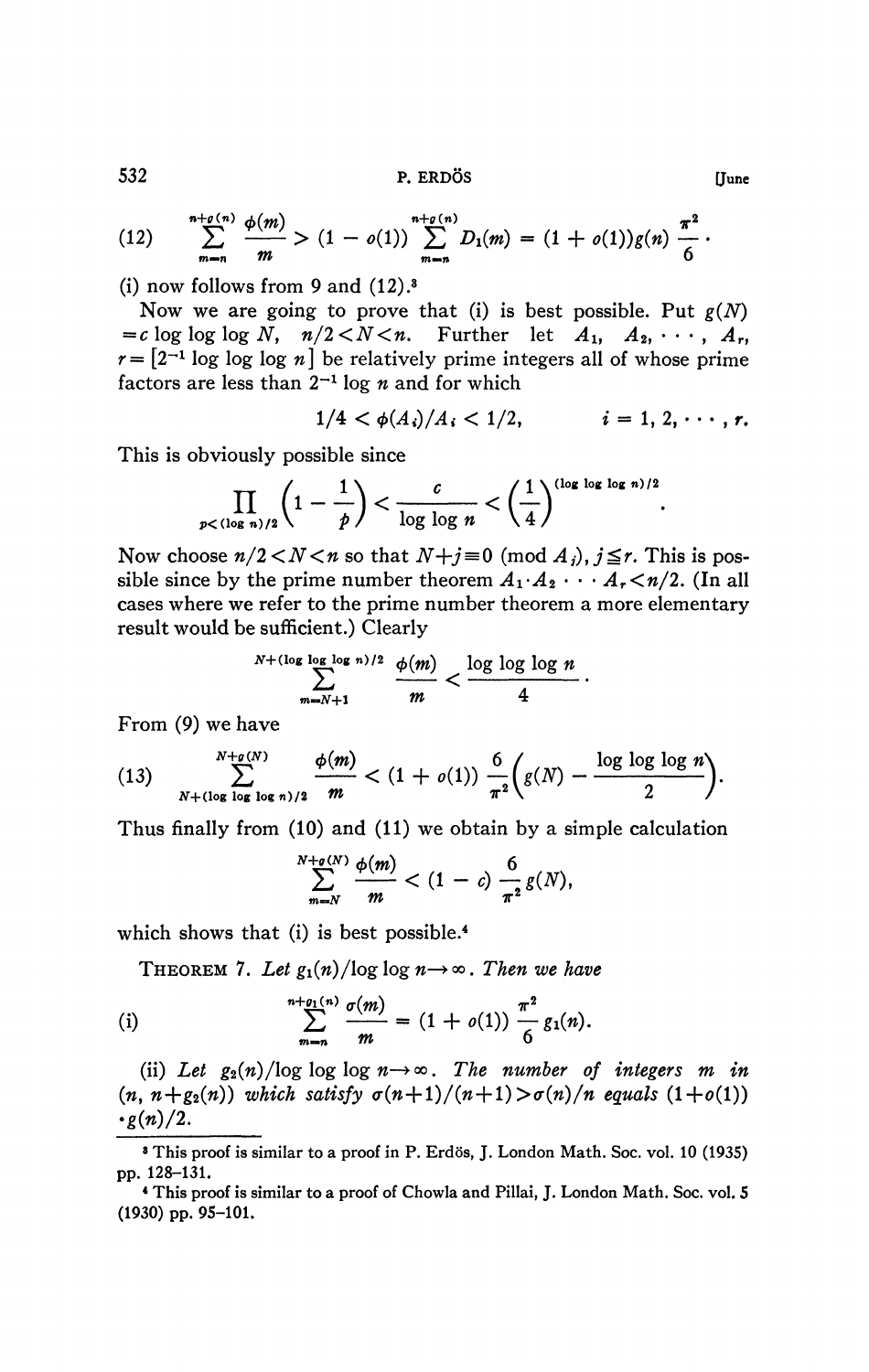(iii) The number of integers  $m$  in  $(n, n+g(n))$  which satisfy  $\sigma(m)/m$  $\langle c \rangle$  equals  $(1+o(1)) \rangle g(n) f_2(c)$ .<sup>5</sup> All these results are best possible.

We omit the proof of Theorem 7, since it is similar to that of Theorem 6. We must allow  $g_1(n)/\log \log n \rightarrow \infty$ , since it is well known that for some  $m \leq n$ ,  $\sigma(m) > c \log \log n$  (for example,  $m = \prod_{p < (\log n)/2} p$ ).

Let  $f(n) \leq 1$  and  $F(n) \geq 1$  be multiplicative functions with

$$
\sum_{p} \frac{1 - f(p)}{p} < \infty \quad \text{and} \quad \sum_{p} \frac{F(p) - 1}{p} < \infty.
$$

Then we have :

**THEOREM** 8. Let  $A = A(n)$  tend to infinity arbitrarily slowly, then

$$
\frac{1}{A}\sum_{m=n}^{n+A}f(m) < (1 + (o(1))\frac{1}{n}\sum_{m=1}^{n}f(m)
$$

*and* 

$$
\frac{1}{A}\sum_{m=n}^{n+A}F(m) > (1+o(1))\frac{1}{n}\sum_{m=1}^{n}F(m).
$$

The proof is quite trivial; it is similar to that of (9). It can be shown that  $\lim (1/n)\sum_{m=1}^n f(m)$  and  $\lim (1/n)\sum_{m=1}^n F(m)$  exist.

Denote by  $V(n)$  the number of prime factors of n and by  $d(n)$  the number of divisors of *n*. We can prove analogs to Theorem 6 for these functions. But the results are very unsatisfactory since for  $v(n)$  we have to choose  $g(n) = n^{e/\log \log n}$  and for  $d(n)$ ,  $g(n) = n^e$  for some suitable c. These results are probably very far from best possible.

(3) Let  $n = p_1 \alpha_1 p_2 \alpha_2 \cdots p_k \alpha_k$ ,  $p_1 \alpha_1 < p_2 \alpha_2 < \cdots < p_k \alpha_k$ . Put  $(p_i \alpha_i) b_i$  $\phi_i^{\alpha_{i+1}}$ . We prove the following theorer *\*<* **• • •** *<pk<sup>a</sup>K* **Put** *(pi\*\*)\*\* =\*pi«i+l*

*.* We prove the following theorem. **THEOREM 9.** *Let* **1** *<x<sup>t</sup> then for almost all n the number of b's greater than x equals* 

 $x^2$  1 log 1 log *n* + *b*(1 log 1 log *n*).

REMARK. We immediately obtain that every interval  $(x, x+\epsilon)$ contains  $(1+o(1))$   $(\epsilon/x(x+\epsilon))$  log log *n b*'s.

We are going to give only an outline of the proof. First of all we can assume that all the  $\alpha$ 's are 1, since for large  $r$  the number of integers not greater than *n* for which *r* or more of the  $\alpha$ 's is greater than 1 is less than  $\epsilon n$ , since the number of these integers is clearly less than

$$
\bigg(\sum_{p}\frac{1}{p^2}\bigg)^r\bigg/r!<\epsilon n.
$$

**<sup>6</sup> This result has been stated previously, see footnote 4.**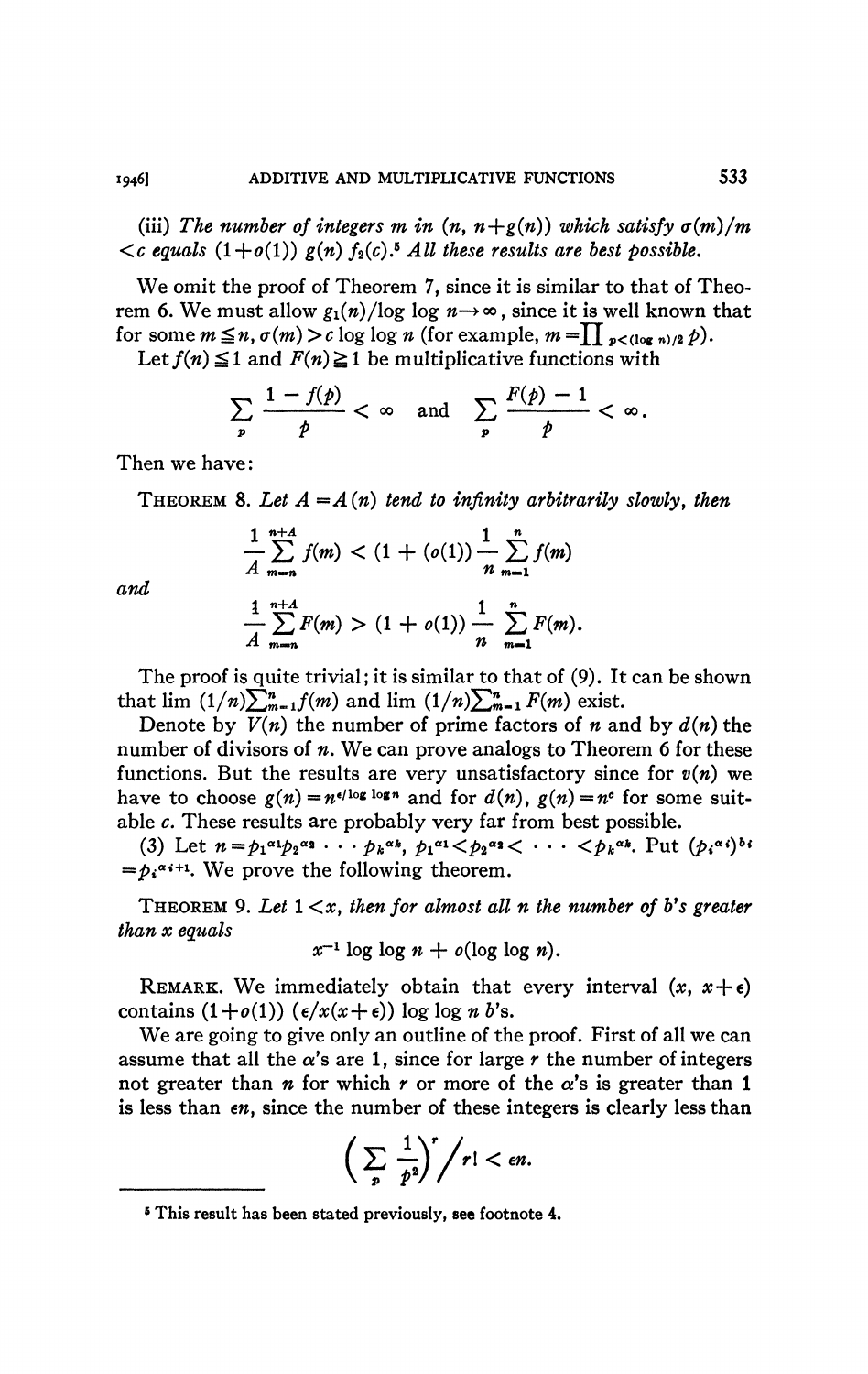**534 P. ERDÖS [June** 

Denote by  $F(n)$  the number of prime factors  $p$  of  $n$  such that no prime *q* in  $(p, p^z)$  divides *n. F(n)* is thus the number of *b*'s not less than *x*. We have

(14) 
$$
\sum_{m=1}^{n} F(m) = \frac{1}{x} \log \log n + o(\log \log n).
$$

We now give a sketch of the proof. Clearly

$$
\sum_{m=1}^n F(m) = \sum_p f_p(n)
$$

where  $f_p(n)$  denotes the number of integers  $m \leq n$ , with  $m \equiv 0 \pmod{p}$ and  $m \neq 0 \pmod{q}$ ,  $p < q < p^x$ . It is easy to see that for  $p < n^x$ 

$$
f_p(n) = (1 + o(1))n/px
$$
 (*p* large),  

$$
f_p(n) \leq n/p.
$$

Thus

Also for all *p* 

$$
\sum_{m=1}^{n} F(m) = \sum_{p \leq n^e} \frac{n}{px} + O \sum_{n^e < p < n} \frac{n}{p} + o(\log \log n)
$$
\n
$$
= (1 + o(1)) \frac{\log \log n}{x},
$$

which proves (14). Now we have to show that

$$
F(m) = (1 + o(1))(\log \log n)/x
$$

for almost all  $m \leq n$ . We use Tur<mark>án's</mark> method.<sup>6</sup> We have

$$
\sum_{m=1}^{n} \left( F(m) - \frac{1}{x} \log \log n \right)^2 = \sum_{m=1}^{n} F^2(m) - \frac{2}{x} \log \log n \sum_{m=1}^{n} F(m) + n \left( \frac{\log \log n}{x} \right)^2.
$$

Now

(15) 
$$
\sum_{m=1}^{n} F^{2}(m) = (1 + o(1))n \left(\frac{\log \log n}{x}\right)^{2}.
$$

We omit the proof of (IS), it is similar to the proof of (14). Thus

$$
\sum_{m=1}^{n} \left( F(m) - \frac{1}{x} \log \log n \right)^2 = o(n(\log \log n)^2)
$$

which proves Theorem 9.

**6 P. Turân, J. London Math. Soc. vol. 9 (1934) pp. 274-276.**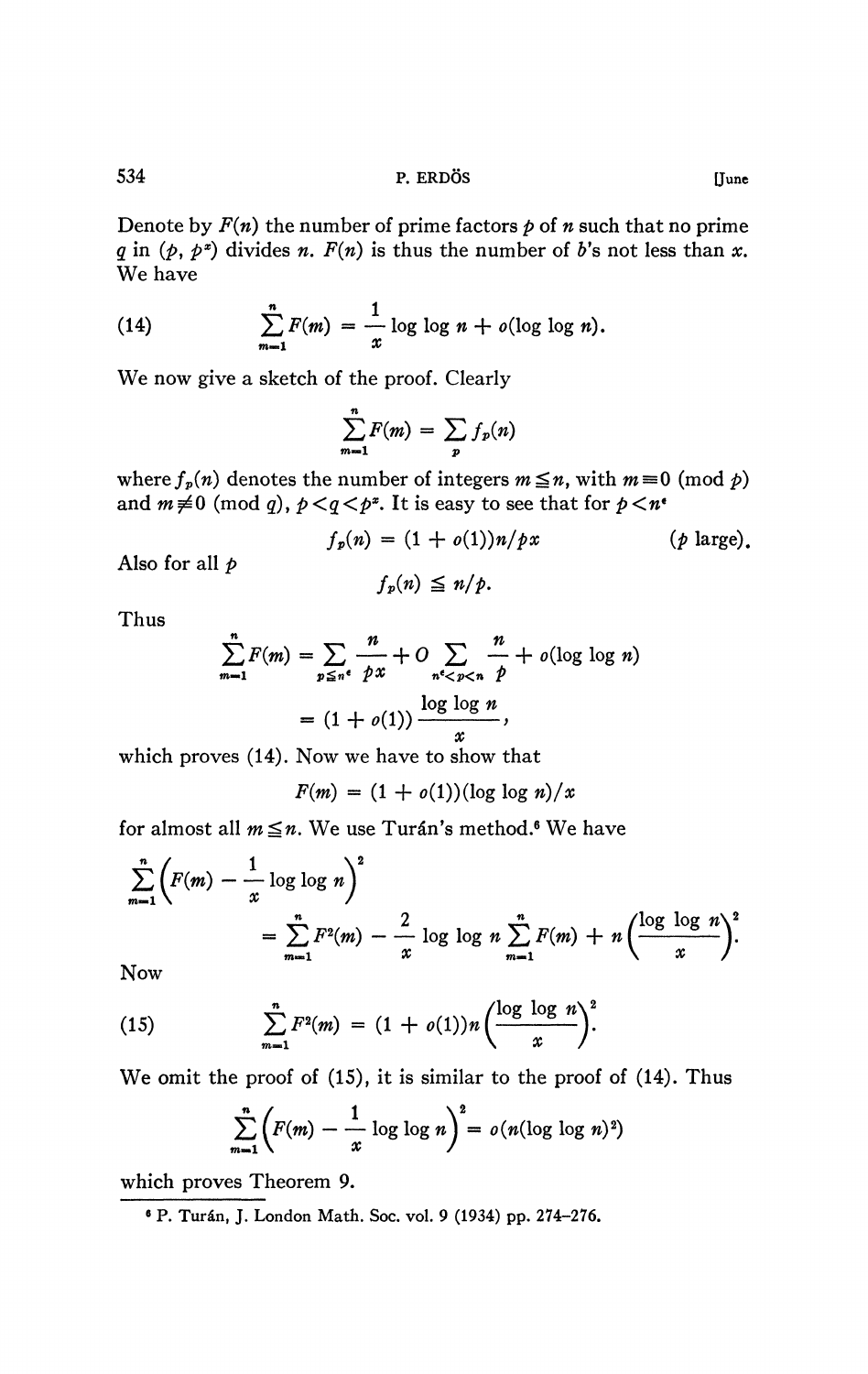THEOREM 10. *For almost all n we have* 

$$
\sum_{p_i|n} b_i = (1 + o(1)) \log \log n \log \log \log n.
$$

THEOREM 11. Let  $1 \leq x$  be any number. For almost all n there exist *intervals*  $(m, m^x)$ ,  $m^x \leq n$ , such that for every  $m \leq y \leq m^x$ ,  $n \neq 0 \pmod{y}$ .

We omit the proofs of Theorems 10 and 11. They are similar to that of Theorem 9.

For some time I have not been able to decide the following question: Is it true that almost all integers *n* have divisors  $d_1$  and  $d_2$ , such that  $d_1 < d_2 < 2d_1$ .

(4) Let  $f(n)$  be an additive function which has a distribution function. Then it is well known that<sup>7</sup>

(16) 
$$
\sum_{p} \frac{f(p)'}{p} < \infty, \qquad \sum_{p} \frac{(f(p)')^2}{p} < \infty,
$$

 $f(p)' = f(p)$  if  $|f(p)| \leq 1$  and  $f(p)' = 1$  if  $|f(p)| > 1$ . Assume now that  $f(P) = f(P)$  if  $f(p) = f$  and  $f(P) = 1$  if  $|f(P)| > 1$ . Assume now that | *f(p<sup>a</sup>*  $|v| \geq$  C (*J*(*w*) is assumed to be real valued). We prove the following theorem.

THEOREM 12. Let  $|f(p^{\alpha})| \leq c$ . Denote by  $F(x)$  the distribution func*tion of f{x). We have* 

$$
F(x) > 1 - \exp(-cx),
$$

*for every c and sufficiently large x. In other words the density of integers with*  $f(n) \ge x$  *is less than*  $\exp(-cx)$ .

Put  $g(n) = \exp(2cf(n))$ ,  $g(n)$  is multiplicative and clearly has a distribution function. Define

$$
f_k(n) = \sum_{p \mid n, p \leq k} f(p), \qquad g_k(n) = \exp(2cf_k(n)).
$$

For sake of simplicity we assume that  $f(p^a) = f(p)$ . It is well known that the distribution function  $F_k(x)$  of  $f_k(n)$  converges to  $F(x)$ , thus the distribution function  $G_k(x)$  of  $g_k(x)$  converges to  $G(x)$  ( $G(x)$ ) is the distribution function of  $g(x)$ ). Suppose now that Theorem 12 is false, then there exists a constant *c* and infinitely many  $x_r$  with  $x_r \rightarrow \infty$  and

$$
F(x_r) > 1 - \exp(-cx_r).
$$

Therefore for any *r* there exists a *k* so large that

$$
F_k(x_r) > 1 - \exp(-cx_r).
$$

**<sup>\*</sup> P. Erdös and A. Wintner, Amer. J. Math. vol. 61 (1939) pp. 713-721.**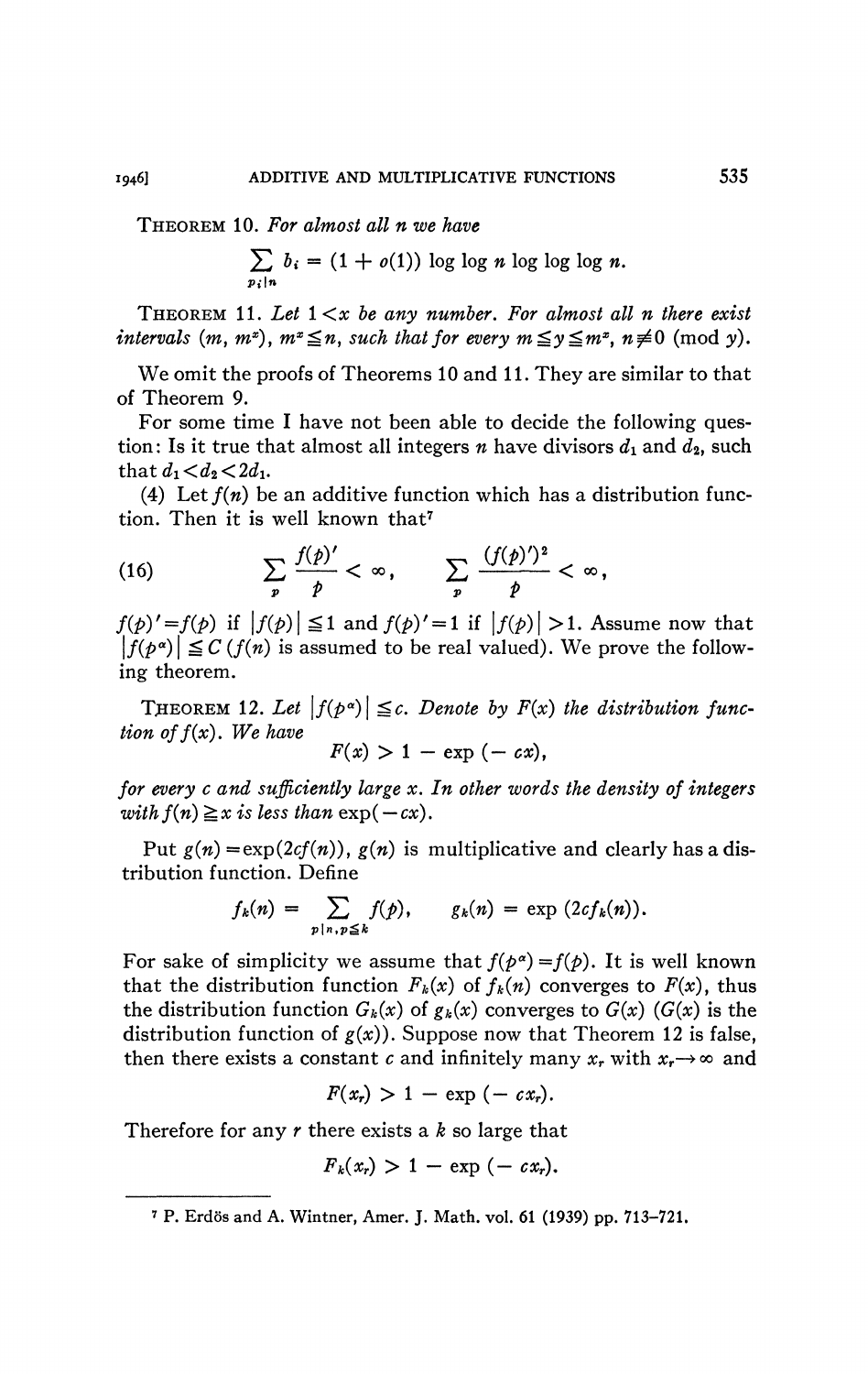Thus the density of integers with  $g_h(n) > \exp(2cx_r)$  is greater than  $\exp(-cx_r)$  and hence

$$
\sum_{m\leq n}g_k(m)>(1-\epsilon)\exp(cx_r)\cdot n
$$

for *n* sufficiently large. Thus for any *A* there exists *k* and  $n_0$ , such that for all  $n > n_0$ 

(17) 
$$
\sum_{m \leq n} g_k(m) > An.
$$

On the other hand

$$
\sum_{m\leq n}g_k(m)=\sum_{m=1}^n\prod_{p|m}g_k(p)=\sum_{m=1}^n\prod_{p|m}(1+(g_k(p)-1)).
$$

Put  $g_k(p)-1 = h_k(p)$ . Clearly

$$
\sum_{m=1}^{n} g_k(m) = \sum_{m=1}^{n} \prod_{p|m} (1 + h_k(p)) = \sum_{d} \left[ \frac{n}{d} \right] h_k(d)
$$

where  $h_k(d) = \prod_{p|d} h_k(p)$ . Thus

$$
\sum_{m=1}^n g_k(m) \leq n \sum_{d} \frac{h_k(d)}{d} = n \prod_{p} \left( 1 + \frac{h_k(p)}{p} \right).
$$

From the fact that  $g(n)$  has a distribution function and that  $f(p^{\alpha})$  is bounded, it easily follows that (we shall give the details in the proof of Theorem 13)

$$
\sum_{p} \frac{h(p)}{p} < \infty, \qquad \sum_{p} \frac{(h(p))^2}{p} < \infty, \qquad h(p) = g(p) - 1.
$$

Thus finally

$$
\sum_{m=1}^n g_k(m) < c_1 n \prod_p \left(1 + \frac{h(p)}{p}\right) < c_2 n,
$$

which contradicts (17), and this contradiction establishes the theorem.

It is easy to see that Theorem 12 is best possible. Let  $\phi(x)$ tend to infinity arbitrarily slowly; then there exists an additive function  $f(n)$  such that its distribution function  $F(x)$  satisfies  $F(x_i) < 1 - \exp(-\phi(x_i)x_i)$  for an infinite sequence  $x_i$  with  $x_i \rightarrow \infty$ . We omit the proof.

THEOREM 13. Let  $g(n) \ge 0$  be multiplicative. Then the necessary and *sufficient condition for the existence of a distribution function is that*